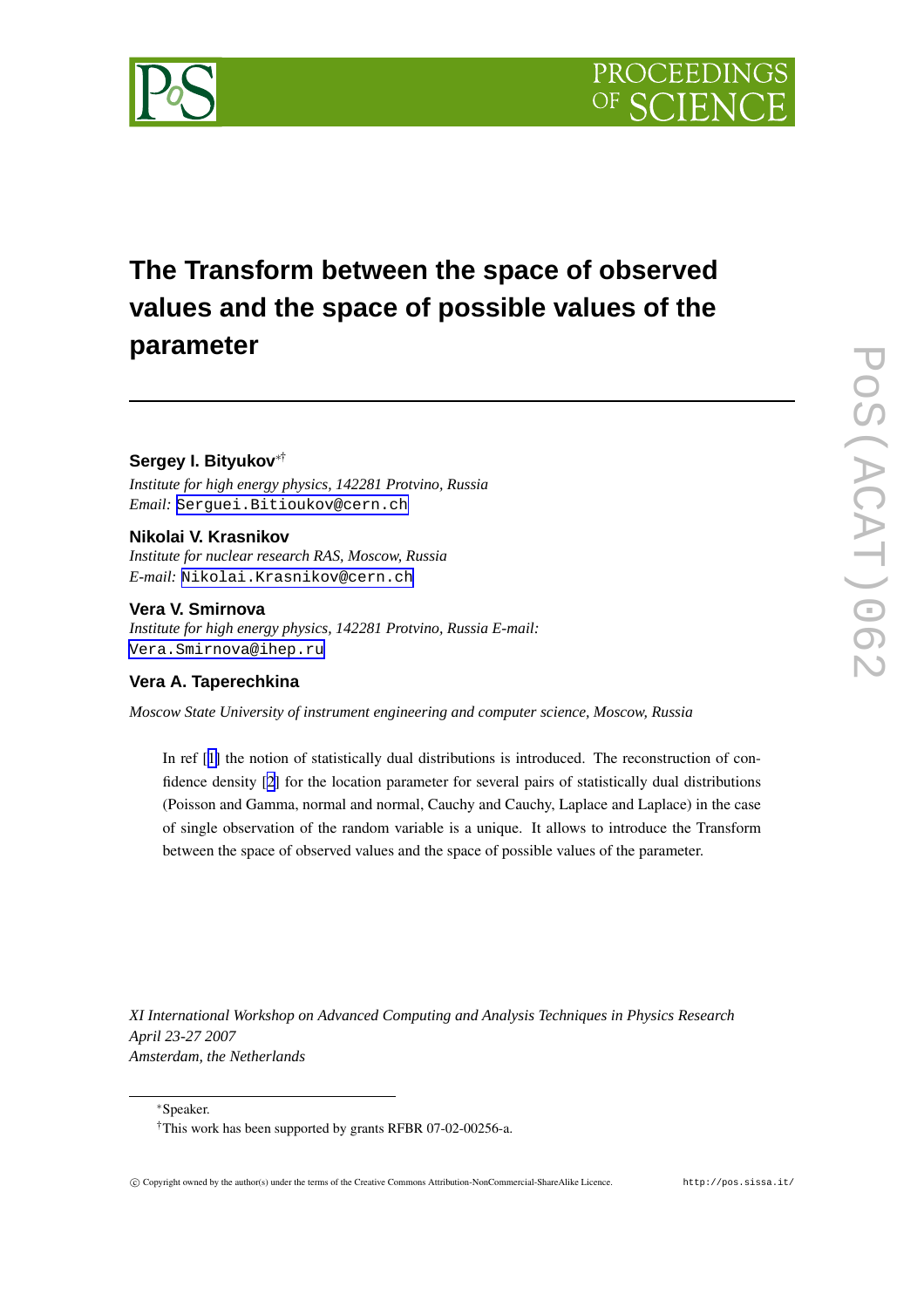#### **1. Introduction**

As it is shown in refs. [[3,](#page-7-0) [4\]](#page-7-0), in the framework of frequentist approach we can construct the probability distribution of the possible magnitudes of the Poisson distribution parameter to give the observed number of events  $\hat{n}$  in a Poisson stream of events. This distribution, which can be called a confidence density function of a parameter, is described by a Gamma-distribution with the probability density function which looks like Poisson distribution of probabilities. This is the reason for naming this pair of distributions as statistically dual distributions. Also, the interrelation between the Poisson and Gamma distributions allows to reconstruct the confidence density of the Poisson distribution parameter in a unique way [[1\]](#page-7-0) and, correspondingly, to construct any confidence interval for the parameter  $<sup>1</sup>$ .</sup>

According to B. Efron [\[5\]](#page-7-0) the confidence density is the fiducial [[6](#page-7-0)] distribution of the parameter. This distribution is considered as a genuine a posterior density for the parameter without prior assumptions. More detail the confidence distributions is considered in ref. [[7\]](#page-7-0).

The same relation, which allows one to reconstruct the confidence density of a parameter in a unique way, exists between several pairs of statistically self-dual distributions (normal and normal, Laplace and Laplace and Cauchy and Cauchy). As consequence, the Transform between the space of realizations of the random variable and the space of possible values of the parameter takes place [[2](#page-7-0), [8](#page-7-0)] in this case.

Note that the posterior distribution of the parameter is also used for the definition of conjugate families in the Bayesian approach. The interrelation between the statistically dual distributions and conjugate families is discussed in ref. [[2\]](#page-7-0).

The notion "statistically dual distributions" is introduced in the next Section. Section 3 describes the Transform between the space of realizations of the random variable and the space of possible values of the parameter. The method of the confidence density construction for signal with known background is shown in Section 4 as an example of the Transform application. In Section 5 the confidence density and the Bayes' Theorem are used for estimation of the uncertainty in distinguishing of two simple hypotheses under the experiment planning [[9\]](#page-7-0).

#### **2. Statistically dual distributions**

Let us define statistically dual distributions.

Definition 1: Let  $\phi(x, \theta)$  be a function of two variables. If the same function can be considered both as a family of the probability density functions (pdf)  $f(x|\theta)$  of the random variable *x* with parameter θ and as another family of pdf's  $\tilde{f}(\theta|x)$  of the random variable θ with parameter *x* (i.e.  $\phi(x,\theta) = f(x|\theta) = \tilde{f}(\theta|x)$ , then this pair of families of distributions can be named as **statistically dual distributions**.

The statistical duality of Poisson and Gamma-distributions follows from simple discourse. Let us consider the Gamma-distribution  $\Gamma_{1,n+1}$  with probability density [[9](#page-7-0)]

<sup>&</sup>lt;sup>1</sup>If we have the procedure which states the one-to-one conformity between the observed value of random variable and the confidence interval of any level of significance then we can reconstruct the confidence density of the parameter in single way. Confidence density contains more information than confidence interval.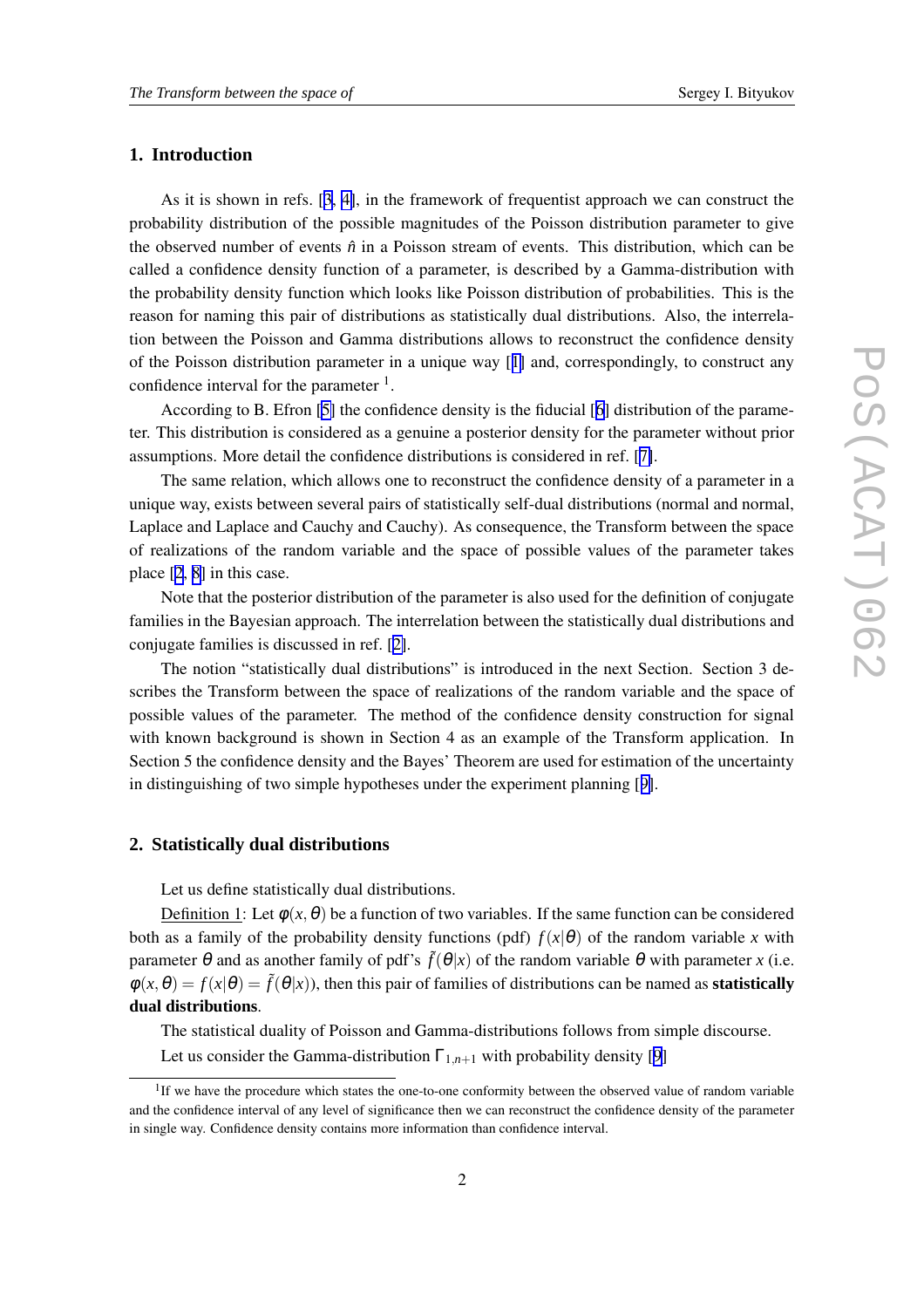$$
g_n(\mu) = \frac{\mu^n}{n!} e^{-\mu}, \ \mu > 0, \ n > -1. \tag{2.1}
$$

<span id="page-2-0"></span>It is a common supposition that the probability of observing *n* events in the experiment is described by Poisson distribution with parameter  $\mu$ , i.e.

$$
f(n|\mu) = \frac{\mu^n}{n!} e^{-\mu}, \ \mu > 0, \ n \ge 0.
$$
 (2.2)

One can see that if the parameter and variable in Eq.  $(2.1)$  and Eq.  $(2.2)$  are exchanged, in other respects the formulae are identical. As a result these distributions (Gamma and Poisson) are **statistically dual distributions**.

These distributions are connected by the identity [[3\]](#page-7-0) (see, also, this identity in another form in refs. [[10,](#page-7-0) [11,](#page-8-0) [12](#page-8-0)])

$$
\sum_{i=\hat{n}+1}^{\infty} f(i|\mu_1) + \int_{\mu_1}^{\mu_2} g_{\hat{n}}(\mu) d\mu + \sum_{i=0}^{\hat{n}} f(i|\mu_2) = 1, \tag{2.3}
$$

i.e.

$$
\sum_{i=\hat{n}+1}^{\infty} \frac{\mu_1^i e^{-\mu_1}}{i!} + \int_{\mu_1}^{\mu_2} \frac{\mu^{\hat{n}} e^{-\mu}}{\hat{n}!} d\mu + \sum_{i=0}^{\hat{n}} \frac{\mu_2^i e^{-\mu_2}}{i!} = 1
$$

for any real  $\mu_1 \geq 0$  and  $\mu_2 \geq 0$  and non-negative integer  $\hat{n}$ . We can suppose that  $\hat{n}$  is a number of observed events.

The definition of the confidence interval  $(\mu_1, \mu_2)$  for the Poisson distribution parameter  $\mu$ using [\[3,](#page-7-0) [2\]](#page-7-0)

$$
P(\mu_1 \le \mu \le \mu_2 | \hat{n}) = P(i \le \hat{n} | \mu_1) - P(i \le \hat{n} | \mu_2), \tag{2.4}
$$

where  $P(i \leq \hat{n}|\mu)$  = *n*ˆ ∑ *i*=0  $\mu^i e^{-\mu}$  $\frac{\partial^2}{\partial t^2}$ , allows one to show that a Gamma-distribution  $\Gamma_{1,1+\hat{n}}$  is the probability distribution of different values of  $\mu$  parameter of Poisson distribution under condition that the observed value of the number of events is equal to  $\hat{n}$ , i.e.  $\Gamma_{1,1+\hat{n}}$  is **the confidence density** of the parameter  $\mu$ . This definition is consistent with the identity Eq. (2.3). Note, if we suppose in Eq. (2.3) that  $\mu_1 = \mu_2$  we have a conservation of probability. The right-hand side of Eq. (2.4) determines the frequentist sense of this definition.

Let us consider, for example, the Cauchy distribution with unknown parameter  $\theta$  and known parameter *b*. Here we also can exchange the parameter  $\theta$  and variable *x* while conserving the same formula of the probability distribution.

The probability density of the Cauchy distribution is

$$
C(x|\theta) = \frac{b}{\pi(b^2 + (x - \theta)^2)}.
$$
\n(2.5)

The probability density of its statistically dual distribution is also the Cauchy distribution:

$$
\tilde{C}(\theta|x) = \frac{b}{\pi(b^2 + (x - \theta)^2)}.
$$
\n(2.6)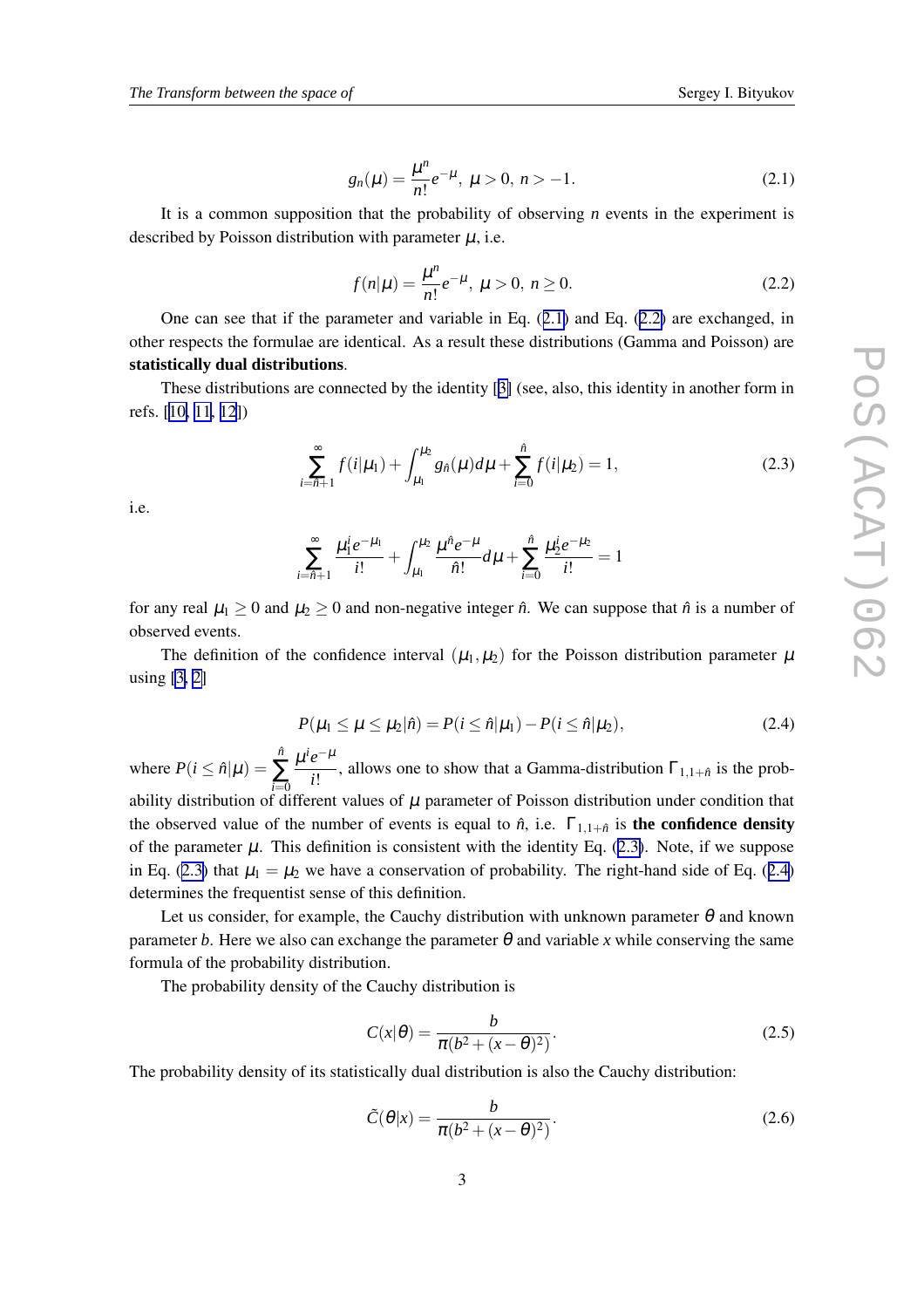<span id="page-3-0"></span>In this a way the Cauchy distribution can be named as **statistically self-dual distribution**. An identity like Eq. ([2.3](#page-2-0)) also holds in another form,

$$
\int_{-\infty}^{\hat{x}-\delta_1} C(x|\hat{x})dx + \int_{\hat{x}-\delta_1}^{\hat{x}+\delta_2} \tilde{C}(\theta|\hat{x})d\theta + \int_{\hat{x}+\delta_2}^{\infty} C(x|\hat{x})dx = 1,
$$
\n(2.7)

where  $\hat{x}$  is the observed value of random variable  $x$ ,  $\hat{x} - \delta_1$  and  $\hat{x} + \delta_2$  are bounds of the confidence interval for location parameter  $\theta$ , and  $\tilde{C}(\theta|\hat{x})$  is the confidence density.

Such identity (2.7) is a property of statistically self-dual distributions, namely, Cauchy and Cauchy, normal and normal, Laplace and Laplace.

## **3. The Transform between the space of observed values and the space of possible values of the parameter**

It is easy to show that the reconstruction of the confidence density is unique if Eqs. ([2.3\)](#page-2-0) or (2.7) hold [[1](#page-7-0), [2\]](#page-7-0).

As a result we have the **Transform** (both for Poisson-Gamma pair of families of distributions and for statistically self-dual distributions)

$$
\tilde{f}(\theta|\hat{x}) = T_{cd}\hat{x} \tag{3.1}
$$

between the space of the realizations  $\hat{x}$  of random variable *x* (with the probability density  $f(x|\theta)$ ) and the space of the possible values of the parameter  $\theta$  (with the confidence density  $\tilde{f}(\theta|\hat{x})$ ). Here *f*( $x | \theta$ ) is the probability density of either normal, or Cachy, or Laplace distribution and  $\tilde{f}(\theta | \hat{x})$  is the corresponding confidence distribution.

The Transform Eq. (3.1) allows one to use statistical inferences about the random variable for estimation of an unknown parameter.

The simplest examples of this are given by several infinitely divisible distributions.

Definition 2: A distribution  $F$  is **infinitely divisible** if for each  $n$  there exist a distribution function  $F_n$  such that  $F$  is the *n*-fold convolution of  $F_n$ .

As it is known the Poisson, Gamma-, normal and Cauchy distributions are infinitely divisible distributions. The sum of independent and identically distributed random variables, which obey one of the families of distributions above, also obeys the distribution from the same family. Application of the Transform Eq. (3.1) to this sum allows one to reconstruct the confidence density of the parameter in the case of several observation of the same random variable. It means that we construct the relation

$$
\tilde{f}(n\theta|\hat{x}_1 + \hat{x}_2 + \ldots + \hat{x}_n) = T_{cd}(\hat{x}_1 + \hat{x}_2 + \ldots + \hat{x}_n),
$$
\n(3.2)

where  $T_{cd}$  is the operator of the Transform Eq. (3.1), the set  $\hat{x}_1, \hat{x}_2, \dots, \hat{x}_n$  are the observed values. Thereafter we reconstruct the confidence density of  $\theta$ , i.e.  $\tilde{f}(\theta|\hat{x}_1, \hat{x}_2, \dots, \hat{x}_n)$ .

The use of the confidence density also can be formulated in Bayesian framework.

Let us consider, as an example, the Cauchy distribution. In our approach we suppose that the parameter  $\theta$  is not a random value and before the measurement we do not prefer any of values of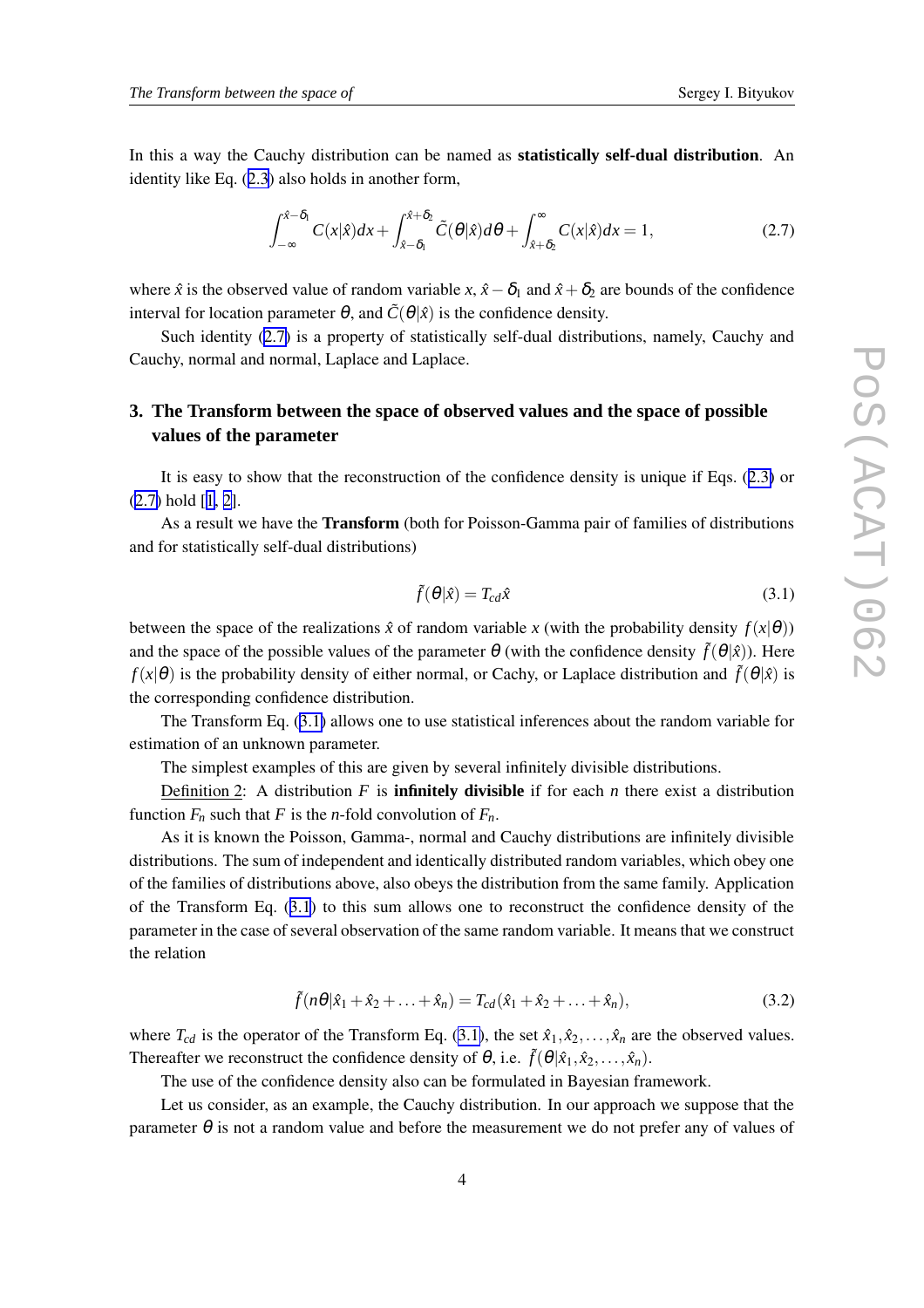this parameter, i.e. possible values of the parameter have equal probability and a prior distribution of  $\theta$  is  $\pi(\theta) = const.$  Suppose we observe  $\hat{x}_1$  and update our prior via the Transform Eq. ([3.1\)](#page-3-0) to obtain  $\tilde{C}(\theta|\hat{x}_1)$ , which is the pdf of the Cauchy distribution. This becomes our new prior before observing  $\hat{x}_2$ . It is easy to show that in the case of the observing  $\hat{x}_2$  the reconstructed confidence density (or our next new prior)  $\tilde{C}(2\theta|\hat{x}_1 + \hat{x}_2)^2$  also is the pdf of the Cauchy distribution. By induction this argument extends to sequences of any number of observations

$$
\tilde{C}(n\theta|\hat{x}_1+\hat{x}_2+\ldots+\hat{x}_n)=T_{cd}(\hat{x}_1+\hat{x}_2+\ldots+\hat{x}_n),
$$

i.e. we use the iterative procedure

$$
\tilde{C}(\theta|\hat{x}_1, \hat{x}_2, \dots, \hat{x}_{n-1}, \hat{x}_n) = T_{pd}(\tilde{C}(\theta|\hat{x}_1, \hat{x}_2, \dots, \hat{x}_{n-1}), \hat{x}_n),
$$
\n(3.3)

where  $T_{pd}$  is the operator of the Transform between a prior density and a posterior density of the parameter.

Note that a prior density here is only the result of direct calculations of probabilities in frame of the Transform *Tpd* with the usage of the knowledge about the law of distribution of the random variable, i.e. we construct the confidence density without any suppositions about a prior ("uniform prior" is not a prior density because if  $\pi(\theta) = const$  then  $\int_{-\infty}^{\infty} (or \theta) d\theta = \infty$ ). On the other hand, a prior knowledge about the law of distribution of the parameter in the case of the random origin of parameter can be used for construction of the confidence density.

## **4. The method of confidence density construction for a signal with known background**

The confidence density is more informative notion than the confidence interval and gives many advantages in the construction of the confidence intervals. For example, the Gamma-distribution  $\Gamma_{1,\hat{n}+1}$  is the confidence density of the parameter of Poisson distribution in the case of the  $\hat{n}$  observed events from the Poisson flow of events [\[3,](#page-7-0) [4\]](#page-7-0). It means that we can reconstruct any confidence intervals (shortest, central, with optimal coverage, . . .) by the direct calculation of the probability density of Gamma-distribution.

The next example illustrates the advantages of the confidence density construction. Let us consider the Poisson distribution with two components: the signal component with a parameter  $\mu_s$  and background component with a parameter  $\mu_b$ , where  $\mu_b$  is known. To construct confidence intervals for the parameter  $\mu_s$  of a signal in the case of observed value  $\hat{n}$ , we must find the confidence density  $P(\mu_s|\hat{n})$ .

Firstly let us consider the simplest case  $\hat{n} = \hat{s} + \hat{b} = 1$ . Here  $\hat{s}$  is the number of signal events and  $\hat{b}$  is the number of background events among the observed number  $\hat{n}$  of events.

<sup>2</sup>As it is known, if  $C(x_1|\theta_1, b_1) = \frac{b_1}{\pi(b_1^2 + (x_1 - \theta_1)^2)}$  and  $C(x_2|\theta_2, b_2) = \frac{b_2}{\pi(b_2^2 + (x_2 - \theta_2)^2)}$  then  $C(x_1 + x_2|\theta_1 +$  $\theta_2, b_1 + b_2$ ) =  $\frac{b_1 + b_2}{\pi((b_1 + b_2)^2 + ((x_1 + x_2) - (\theta_1 + \theta_2))^2)}$  with statistically dual distribution  $\tilde{C}(\theta_1 + \theta_2 | x_1 + x_2, b_1 + b_2)$  =  $\frac{b_1+b_2}{\pi((b_1+b_2)^2+((x_1+x_2)-(\theta_1+\theta_2))^2)}$ . It means that we can reconstruct  $\tilde{C}(\theta|\hat{x}_1,\hat{x}_2)$  using  $\tilde{C}(2\theta|\hat{x}_1+\hat{x}_2,2b)$  (in our case  $\theta_1 = \theta_2 = \theta$  and  $b_1 = b_2 = b$ ).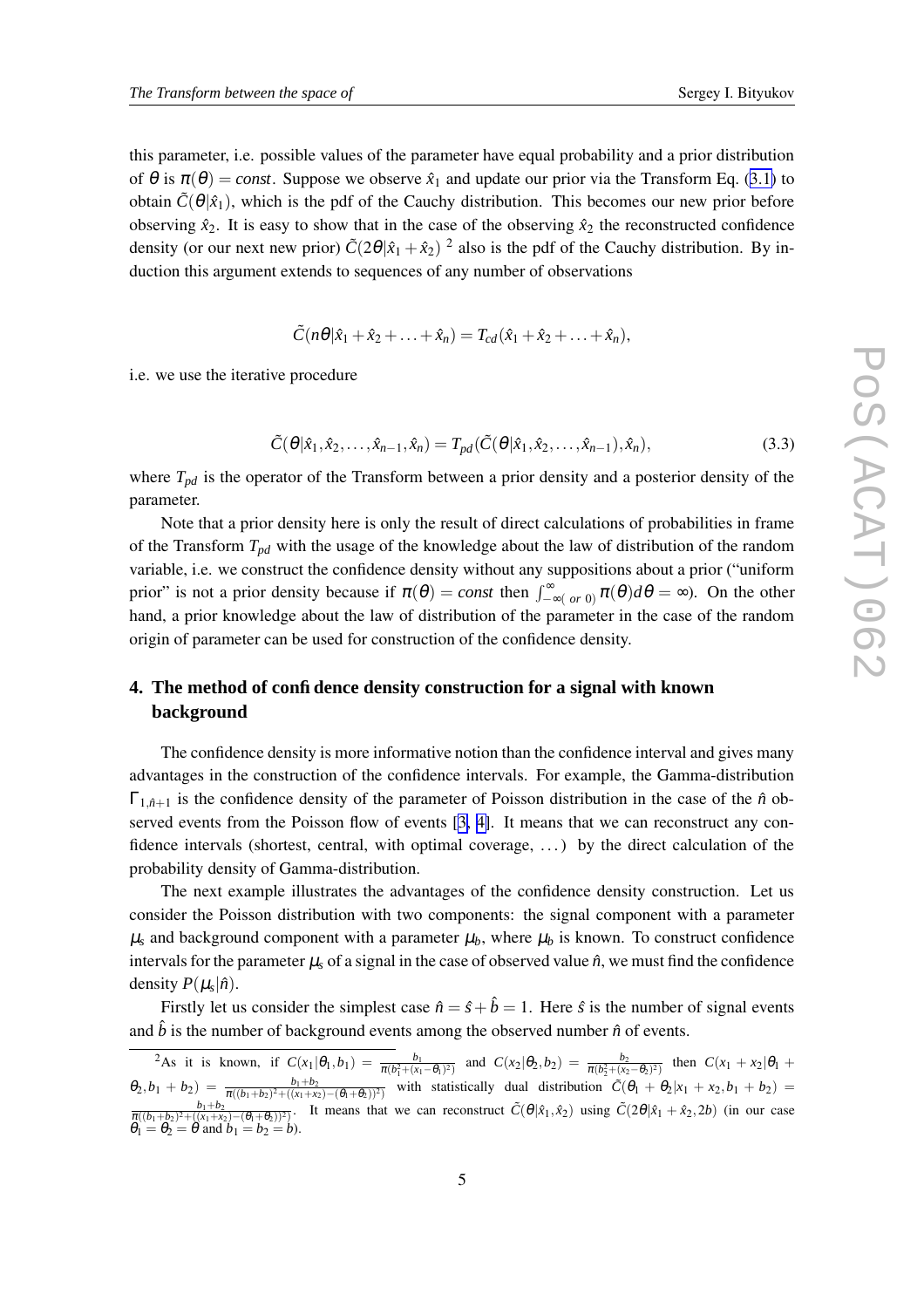$\hat{b}$  can be equal to 0 and 1. We know that  $\hat{b}$  is equal to 0 with probability (Eq.(2))

$$
p_0 = f(\hat{b} = 0 | \mu_b) = \frac{\mu_b^0}{0!} e^{-\mu_b} = e^{-\mu_b}
$$
\n(4.1)

and  $\hat{b}$  is equal to 1 with probability

$$
p_1 = f(\hat{b} = 1 | \mu_b) = \frac{\mu_b^1}{1!} e^{-\mu_b} = \mu_b e^{-\mu_b}.
$$
 (4.2)

Correspondingly,  $P(\hat{b} = 0 | \hat{n} = 1) = P(\hat{s} = 1 | \hat{n} = 1) = \frac{p_0}{\hat{s}}$  $\frac{P\sigma}{p_0 + p_1}$  and

$$
P(\hat{b} = 1 | \hat{n} = 1) = P(\hat{s} = 0 | \hat{n} = 1) = \frac{p_1}{p_0 + p_1}.
$$
  
It means that the distribution of the result

It means that the distribution of the confidence density  $P(\mu_s|\hat{n}=1)$  is equal to the sum of distributions

$$
P(\hat{s} = 1 | \hat{n} = 1)\Gamma_{1,2} + P(\hat{s} = 0 | \hat{n} = 1)\Gamma_{1,1} = \frac{p_0}{p_0 + p_1} \Gamma_{1,2} + \frac{p_1}{p_0 + p_1} \Gamma_{1,1},\tag{4.3}
$$

where  $\Gamma_{1,1}$  is the Gamma distribution with the probability density  $g_{\hat{s}=0}(\mu_s) = e^{-\mu_s}$  and  $\Gamma_{1,2}$  is the Gamma distribution with the probability density  $g_{\hat{s}=1}(\mu_s) = \mu_s e^{-\mu_s}$ . As a result, we have the confidence density of the parameter  $\mu_s$ 

$$
P(\mu_s|\hat{n}=1) = \frac{\mu_s + \mu_b}{1 + \mu_b} e^{-\mu_s}.
$$
\n(4.4)

Using the formula (Eq.(15)) for  $P(\mu_s|\hat{n}=1)$  and formula (Eq.(4)), we construct the shortest confidence interval of any confidence level in a trivial way.

In this manner we can construct the confidence density  $P(\mu_s|\hat{n})$  for any values of  $\hat{n}$  and  $\mu_b$ . We have obtained the known formula [[13,](#page-8-0) [14,](#page-8-0) [15](#page-8-0)]

$$
P(\mu_s|\hat{n}) = \frac{(\mu_s + \mu_b)^{\hat{n}}}{\hat{n}! \sum_{i=0}^{\hat{n}} \frac{\mu_b^i}{i!}} e^{-\mu_s}.
$$
 (4.5)

The numerical results for the confidence intervals are shown in Table 1.

#### **5. The "Inverse Transform"**

In this Section the approach to estimation of quality of planned experiments [[9\]](#page-7-0) is used to show the possibility of the "Inverse Transform". This approach is based on the analysis of uncertainty, which will take place under the future hypotheses testing about the existence of a new phenomenon in Nature. We consider a simple statistical hypothesis  $H_0$ : *new physics is present in Nature* (i.e.  $\mu$  =  $\mu_s + \mu_b$  in the Eq.(2)) against a simple alternative hypothesis  $H_1$ : *new physics is absent* ( $\mu = \mu_b$ ). The value of uncertainty is determined by the values of the probability to reject the hypothesis  $H_0$ when it is true (Type I error  $\alpha$ ) and the probability to accept the hypothesis  $H_0$  when the hypothesis  $H_1$  is true (Type II error  $\beta$ ). This uncertainty characterises the distinguishability of the hypotheses under the given choice of critical area.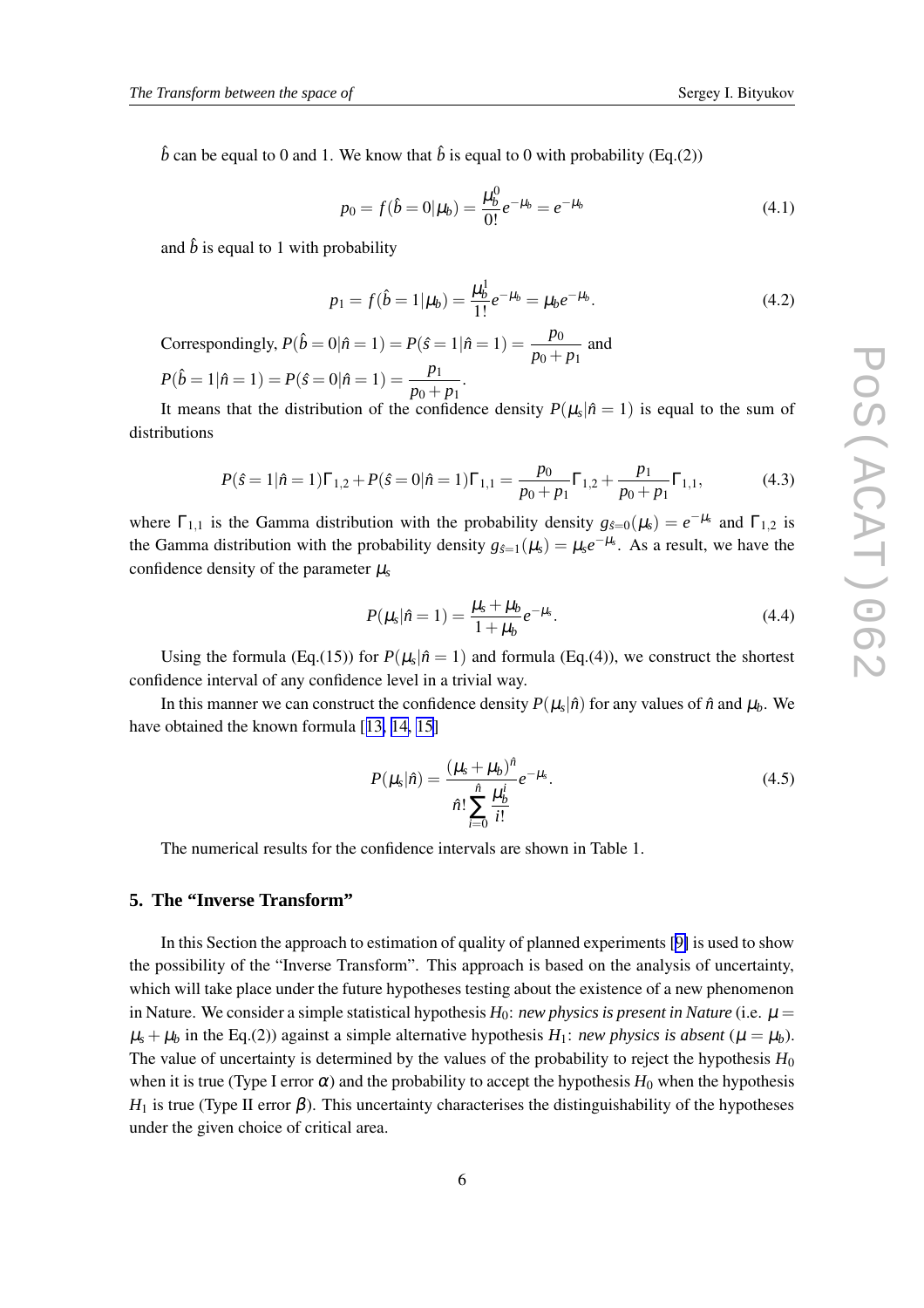| $\hat{n}\backslash\mu_b$ | 0.0         | 1.0         | 2.0         | 6.0        | 12.0       | 15.0       |
|--------------------------|-------------|-------------|-------------|------------|------------|------------|
| $\Omega$                 | 0.00, 2.30  | 0.00, 2.30  | 0.00, 2.30  | 0.00, 2.30 | 0.00, 2.30 | 0.00, 2.30 |
| 1                        | 0.09, 3.93  | 0.00, 3.27  | 0.00, 3.00  | 0.00, 2.63 | 0.00, 2.48 | 0.00, 2.45 |
| 2                        | 0.44, 5.48  | 0.00, 4.44  | 0.00, 3.88  | 0.00, 3.01 | 0.00, 2.68 | 0.00, 2.61 |
| 3                        | 0.93, 6.94  | 0.00, 5.71  | 0.00, 4.93  | 0.00, 3.48 | 0.00, 2.91 | 0.00, 2.78 |
| $\overline{4}$           | 1.51, 8.36  | 0.51, 7.29  | 0.00, 6.09  | 0.00, 4.04 | 0.00, 3.16 | 0.00, 2.98 |
| 5                        | 2.12, 9.71  | 1.15, 8.73  | 0.20, 7.47  | 0.00, 4.71 | 0.00, 3.46 | 0.00, 3.20 |
| 6                        | 2.78,11.05  | 1.79,10.07  | 0.83, 9.01  | 0.00, 5.49 | 0.00, 3.80 | 0.00, 3.46 |
| 7                        | 3.47,12.38  | 2.47,11.38  | 1.49,10.37  | 0.00, 6.38 | 0.00, 4.19 | 0.00, 3.74 |
| 8                        | 4.16,13.65  | 3.18,12.68  | 2.20,11.69  | 0.00, 7.35 | 0.00, 4.64 | 0.00, 4.06 |
| 9                        | 4.91,14.95  | 3.91,13.96  | 2.90,12.94  | 0.00, 8.41 | 0.00, 5.15 | 0.00, 4.42 |
| 10                       | 5.64,16.21  | 4.66,15.22  | 3.66, 14.22 | 0.02, 9.53 | 0.00, 5.73 | 0.00, 4.83 |
| 20                       | 13.50,28.33 | 12.53,27.34 | 11.53,26.34 | 7.53,22.34 | 1.70,16.08 | 0.00,12.31 |

**Table 1:** 90% C.L. intervals for the Poisson signal mean  $\mu_s$ , for total events observed  $\hat{n}$ , for known mean background  $\mu_b$  ranging from 0 to 15.

Let both values  $\mu_s$  and  $\mu_b$ , which are defined in the previous Section, be exactly known. In this simplest case the errors of Type I and II, which will take place in testing of hypothesis  $H_0$  versus hypothesis  $H_1$ , can be written as follows:

$$
\begin{cases}\n\alpha = \sum_{i=0}^{n_c} f(i|\mu_s + \mu_b), \\
\beta = 1 - \sum_{i=0}^{n_c} f(i|\mu_b),\n\end{cases}
$$
\n(5.1)

where  $n_c$  is a critical value and  $f(i|\mu)$  is defined by the Eq.(2).

Let the values  $\hat{\mu}_s = \hat{s}$  and  $\hat{\mu}_b = \hat{b}$  be known, for example, from Monte Carlo experiment with integral luminosity which is exactly the same as the data luminosity later in the planned experiment. It means that we must include the uncertainties in values  $\mu_s$  and  $\mu_b$  to the system of the equations Eqs.(17). As it is shown in ref. [[9\]](#page-7-0) (see, also, the generalised case in the same reference) we have the system

$$
\begin{cases}\n\alpha = \int_0^\infty g_{\hat{s}+\hat{b}}(\lambda) \sum_{i=0}^{n_c} f(i|\lambda) d\lambda = \sum_{i=0}^{n_c} \frac{C_{\hat{s}+\hat{b}+i}^i}{2^{\hat{s}+\hat{b}+i+1}},\\ \n\beta = 1 - \int_0^\infty g_{\hat{b}}(\lambda) \sum_{i=0}^{n_c} f(i|\lambda) d\lambda = 1 - \sum_{i=0}^{n_c} \frac{C_{\hat{b}+i}^i}{2^{\hat{b}+i+1}},\n\end{cases} (5.2)
$$

where the critical value  $n_c$  under the future hypotheses testing about the observability can be chosen in accordance with the test of equal probability [[16\]](#page-8-0) and  $C_N^i$  is  $\frac{N!}{i!(N-i)!}$ .

Note, here the Poisson distribution is a prior distribution of the expected probabilities and the negative binomial (Pascal) distribution is a posterior distribution of the expected probabilities of the random variable. This transformation of the estimated confidence densities  $g_{\hat{s}+\hat{b}}(\lambda)$  and  $g_{\hat{b}}(\lambda)$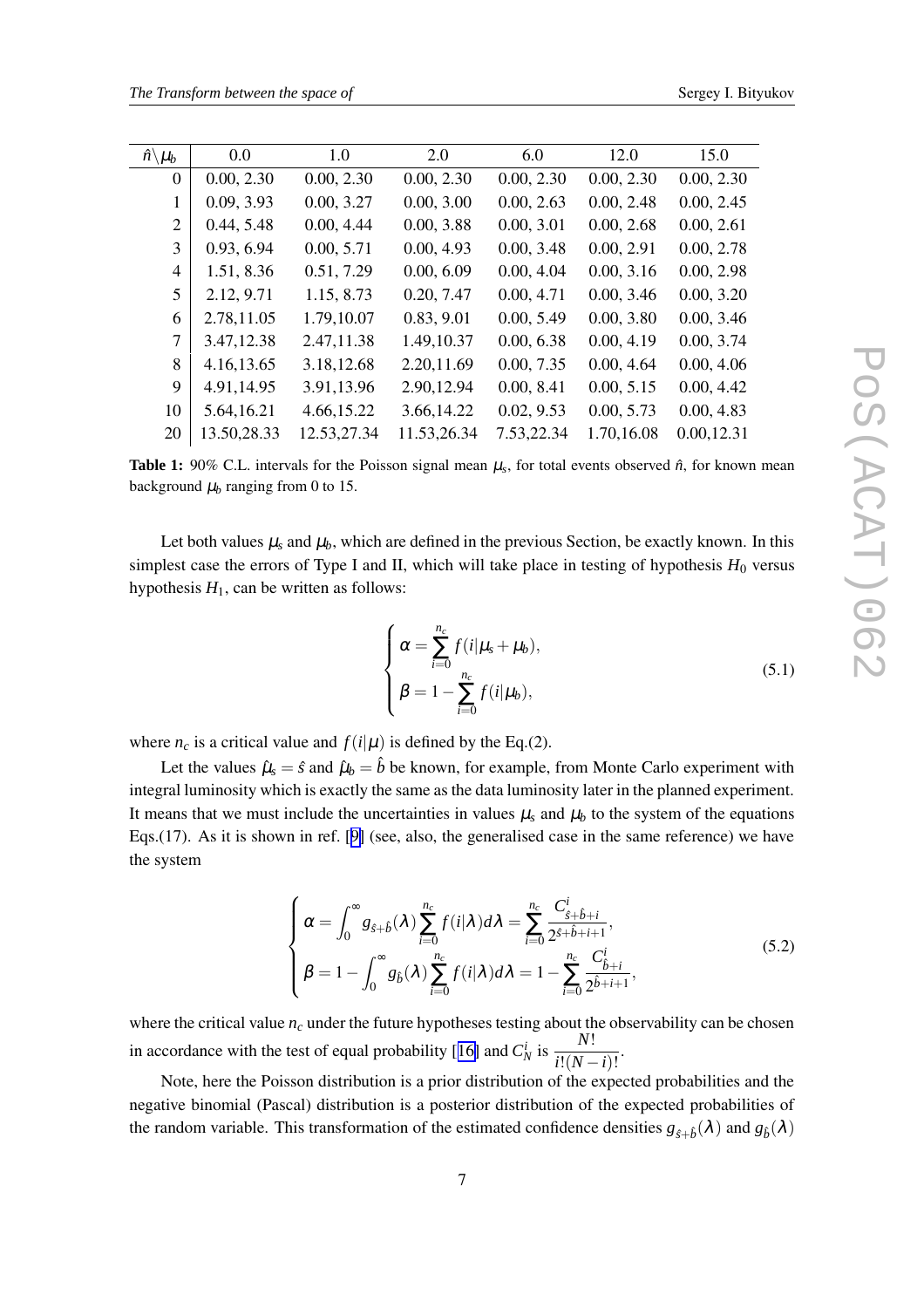<span id="page-7-0"></span>(probability densities of the corresponding Γ−distributions) to the space of the expected values of the random variable can be named the "Inverse Transform".

#### **6. Conclusions**

We have shown that the statistical duality allows one to connect the estimation of the parameter with the measurement of the random variable of the distribution due to the Transform Eq. ([3.1\)](#page-3-0). It gives the tool to construct the confidence densities.

The usage of the confidence densities for the construction of the confidence intervals and for the construction of a posterior distributions of probabilities is presented in examples.

#### **Acknowledgments**

The authors are grateful to V.B. Gavrilov, V.A. Kachanov, Louis Lyons, V.A. Matveev and V.F. Obraztsov for the interest and useful comments, Yu.P. Gouz, A. Nikitenko and C. Wulz for fruitful discussions.

#### **References**

- [1] S.I. Bityukov, V.A. Taperechkina, V.V. Smirnova, *Statistically dual distributions and estimation of the parameters* math.ST/0411462, 2004.
- [2] S.I. Bityukov, N.V. Krasnikov, *Statistically dual distributions and conjugate families*, in *Bayesian Inference and Maximum Entropy Methods in Science and Engineering*, edited by K. H. Knuth, A. E. Abbas, R. D. Morris, J. P. Castle, *AIP Conference Proceedings* **803** (2005) 398, Melville, NY.
- [3] S.I. Bityukov, N.V. Krasnikov, V.A. Taperechkina, *Confidence intervals for Poisson distribution parameter*, *Preprint IFVE* 2000-61, Protvino, 2000 [hep-ex/0108020].
- [4] S.I.Bityukov, *On the Signal Significance in the Presence of Systematic and Statistical Uncertainties*, *JHEP* **09** (2002) 060 [hep-ph/0207130]; S.I. Bityukov, N.V. Krasnikov, *Signal Significance in the Presence of Systematic and Statistical Uncertainties Nucl.Inst.&Meth.* **A502**, (2003) 795.
- [5] B. Efron, *R.A. Fisher in the 21st Century*, *Stat.Sci.* **13** (1998) 95.
- [6] R.A. Fisher, *Inverse probability*, in *Proc. of the Cambridge Philosophical Society* **26** (1930) 528.
- [7] K. Singh, M. Xie, W.E. Strawderman, *Combining information from independent sources through confidence distributions*, *The Annals of Statistics* **33** (2005) 159.
- [8] S.I. Bityukov, N.V. Krasnikov, V.A. Taperechkina, V.V. Smirnova, *Statistically dual distributions in statistical inference*, in proceedings of *Statistical problems in Particle Physics, Astrophysics and Cosmology*, September 2005, Oxford, UK, Imperial College Press, 2006, p.102.
- [9] S.I. Bityukov, N.V. Krasnikov, *The probability of making a correct decision in hypotheses testing as estimator of quality of planned experiments*, in *Bayesian Inference and Maximum Entropy Methods in Science and Engineering*, edited by G. Erickson, Y. Zhai, *AIP Conference Proceedings* **707** (2004) 455, Melville, NY.
- [10] E.T. Jaynes: *Papers on probability, statistics and statistical physics*, Ed. by R.D. Rosenkrantz, D.Reidel Publishing Company, Dordrecht, Holland, p.165, 1983.